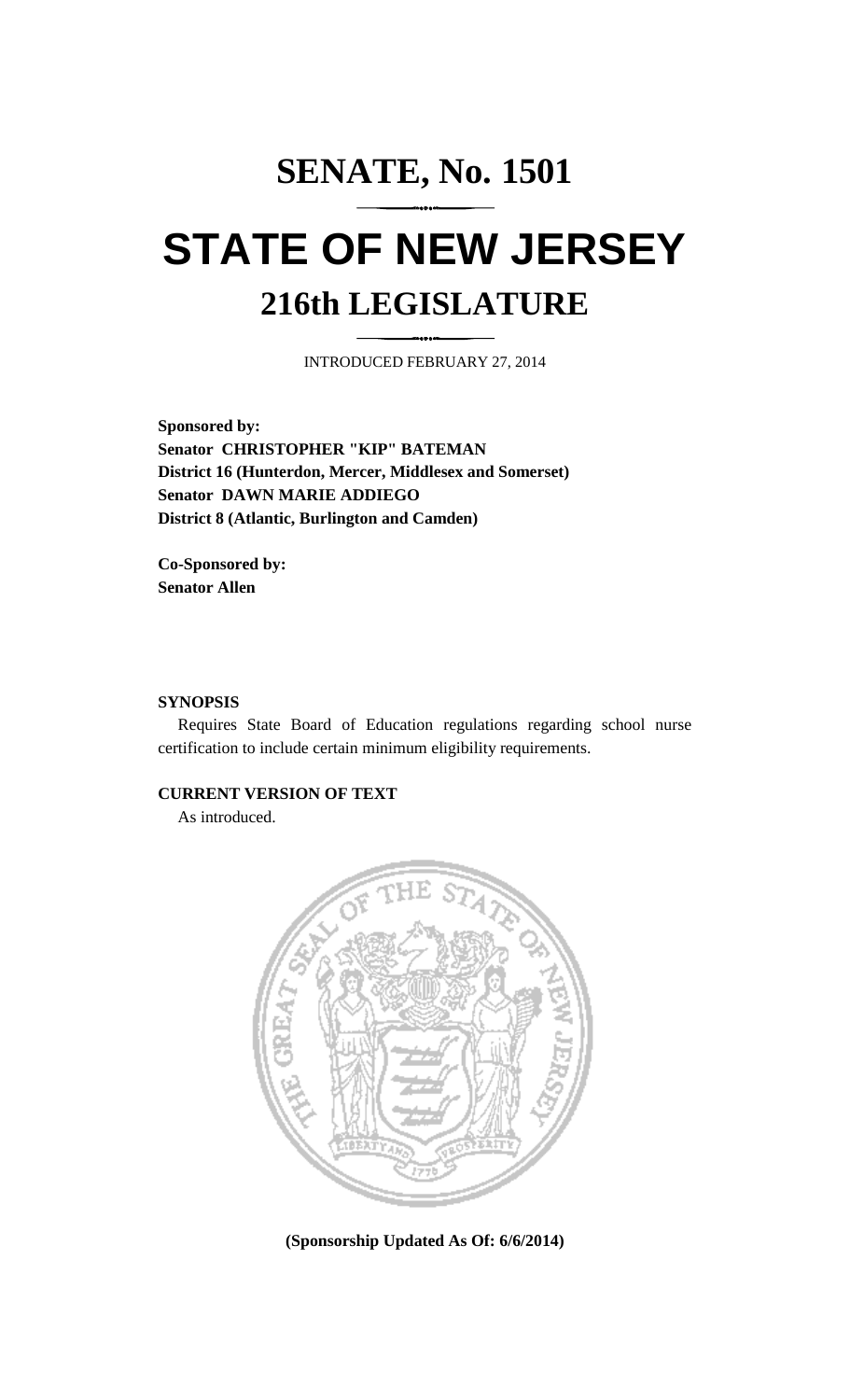**AN ACT** concerning school nurse certification and supplementing chapter 40 of Title 18A of the New Jersey Statutes. **BE IT ENACTED** *by the Senate and General Assembly of the State of New Jersey:* 1. State Board of Education regulations prescribing the requirements for eligibility for an educational services certificate with a school nurse endorsement shall, at a minimum, require that a candidate for the endorsement: a. is licensed as a registered nurse pursuant to the provisions of P.L.1947, c.262 (C.45:11-23 et seq.); b. holds a bachelor's degree from a regionally-accredited college or university; c. completes either a Department of Education-approved college curriculum for the preparation of school nurses or a program of studies, with a minimum of 30 semester hour credits, that includes study in subject areas determined by the State board and clinical experience in a school nurse office; and d. completes a college-supervised school nurse practicum experience, a portion of which shall be completed in a school nurse office and a portion of which shall be completed in a classroom. The practicum experience may count toward the minimum 30 semester hour credit requirement. 2. State Board of Education regulations prescribing the requirements for eligibility for an educational services certificate with a school nurse/non-instructional endorsement shall, at a minimum, require that a candidate for the endorsement: a. is licensed as a registered nurse pursuant to the provisions of P.L.1947, c.262 (C.45:11-23 et seq.); b. holds a bachelor's degree from a regionally-accredited college or university; and c. completes either a Department of Education-approved college curriculum for the preparation of school nurses or a program of studies, with a minimum of 21 semester hour credits, that includes study in subject areas determined by the State board and clinical experience in a school nurse office. 3. Nothing in this act shall be construed to limit the authority of the State Board of Education to prescribe additional eligibility requirements for a school nurse endorsement or a school nurse/non- instructional endorsement. 4. This act shall take effect immediately.